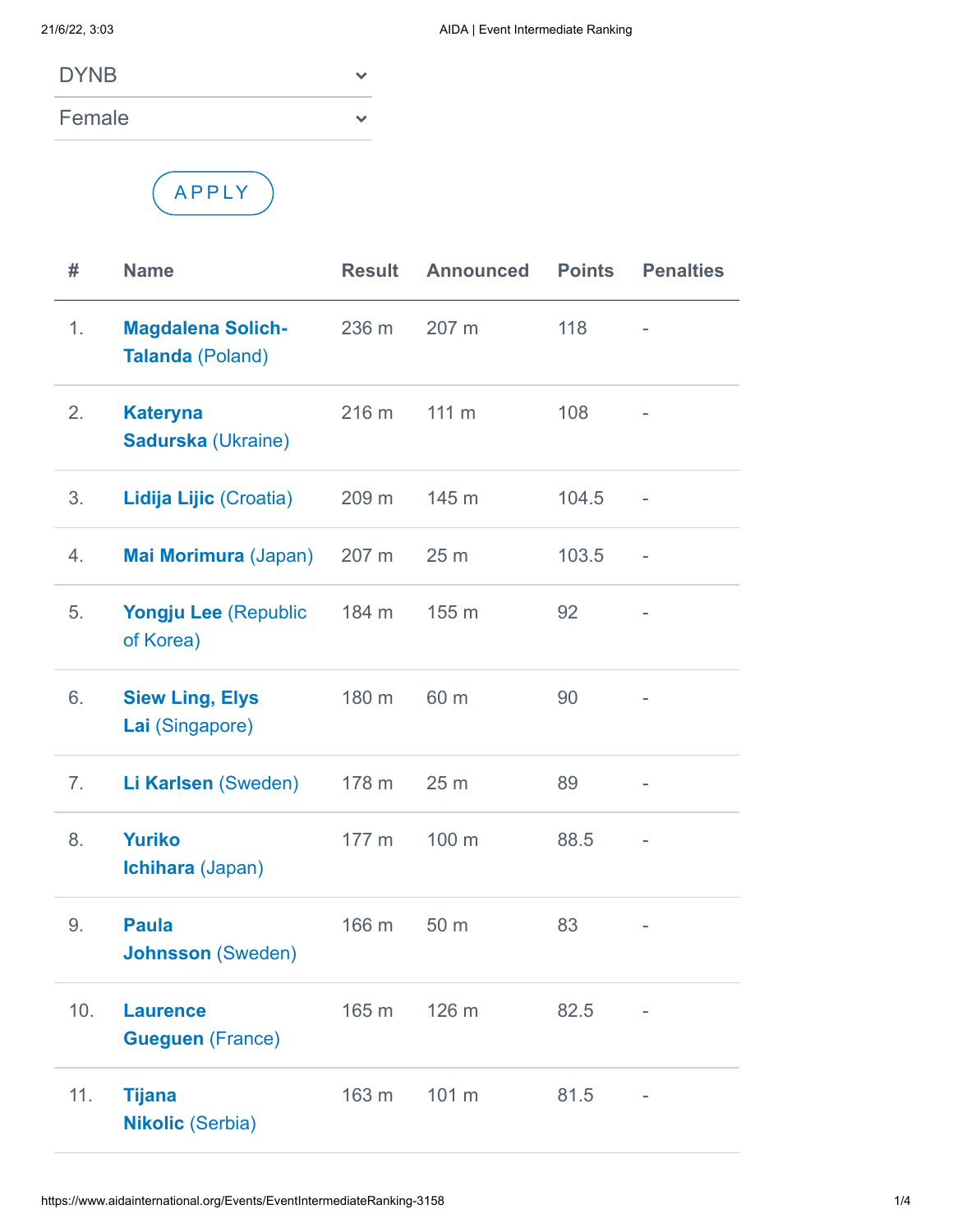## 21/6/22, 3:03 AIDA | Event Intermediate Ranking

| #   | <b>Name</b>                                                           | <b>Result</b> | <b>Announced</b> | <b>Points</b> | <b>Penalties</b> |
|-----|-----------------------------------------------------------------------|---------------|------------------|---------------|------------------|
| 12. | <b>Riya</b><br>Sakakibara (Japan)                                     | 162 m         | 113 <sub>m</sub> | 81            |                  |
| 13. | <b>Karin</b><br><b>Prins (Netherlands)</b>                            | 158 m         | 105 m            | 79            |                  |
| 13. | <b>Yoko Ota (Japan)</b>                                               | 158 m         | 120 m            | 79            |                  |
| 14. | <b>Jihee Yun (Republic</b><br>of Korea)                               | 157 m         | 131 m            | 78.5          |                  |
| 15. | <b>Smaragda</b><br><b>Xenofou</b> (Greece)                            | 152 m         | 50 m             | 76            |                  |
| 16. | <b>Sunkyoung</b><br>Lee (Republic of<br>Korea)                        | 149 m         | 130 m            | 74.5          |                  |
| 16. | <b>Hinatea Penilla-Y-</b><br><b>Perella</b><br><b>Marere</b> (France) | 162 m         | 175 m            | 74.5          | 6.5              |
| 17. | <b>Janita</b><br><b>Kulkula (Finland)</b>                             | 147 m         | 70 m             | 73.5          |                  |
| 18. | <b>Charline</b><br><b>Peurey (France)</b>                             | 145 m         | 117 m            | 72.5          |                  |
| 19. | <b>Tetiana</b><br><b>Serogina (Ukraine)</b>                           | 132 m         | 55 m             | 66            |                  |
| 20. | <b>Natascha</b><br>Leisi (Switzerland)                                | 130 m         | 110 m            | 65            |                  |
| 21. | <b>Kate</b><br><b>Goodwin (United</b><br>Kingdom)                     | 127 m         | 1 <sub>m</sub>   | 63.5          |                  |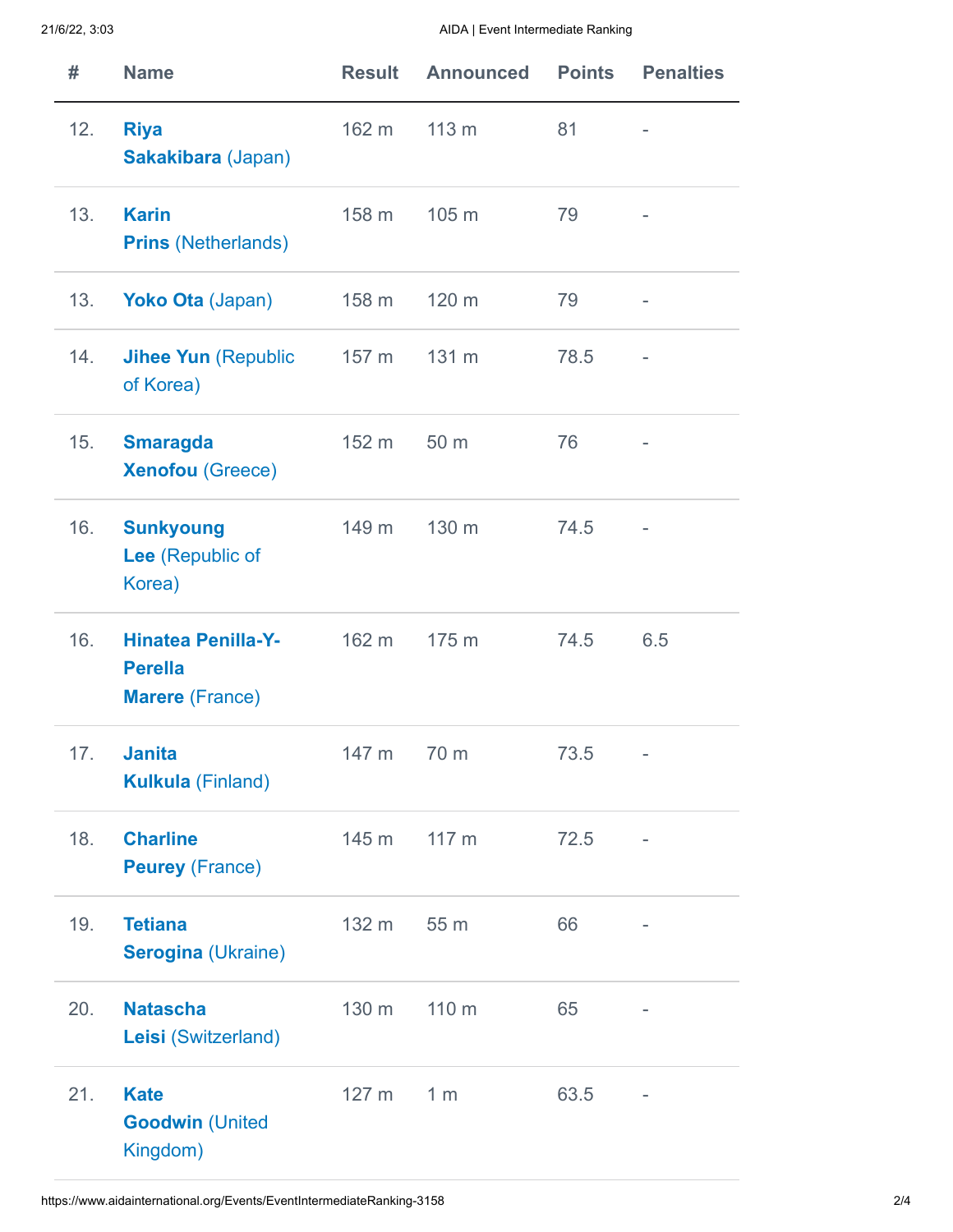21/6/22, 3:03 AIDA | Event Intermediate Ranking

| #   | <b>Name</b>                                             | <b>Result</b>    | <b>Announced</b> | <b>Points</b> | <b>Penalties</b>         |
|-----|---------------------------------------------------------|------------------|------------------|---------------|--------------------------|
| 21. | <b>Lin Hsin Ju (Chinese)</b><br>Taipei, Taiwan)         | 127 <sub>m</sub> | 100 m            | 63.5          |                          |
| 22. | <b>Georgina</b><br><b>Miller (United</b><br>Kingdom)    | 125 <sub>m</sub> | 1 <sub>m</sub>   | 62.5          |                          |
| 22. | <b>Lorena Prieto</b><br><b>Cacabelos (Spain)</b>        | 125 <sub>m</sub> | 25 <sub>m</sub>  | 62.5          |                          |
| 23. | <b>Kristina</b><br><b>Atanackovic (Serbia)</b>          | 126 m            | 50 m             | 62            | 1                        |
| 24. | Sayaka Oi (Japan)                                       | 120 m            | 1 <sub>m</sub>   | 60            | $\overline{\phantom{a}}$ |
| 25. | <b>Marika Konola-</b><br><b>Tuominen (Finland)</b>      | 116 m            | 12 <sub>m</sub>  | 58            | ÷,                       |
| 25. | <b>Birgül Erken (Turkey)</b>                            | 116 m            | 105 m            | 58            |                          |
| 26. | <b>Aliona</b><br>Cutas (Moldova,<br><b>Republic of)</b> | 108 m            | 1 <sub>m</sub>   | 54            |                          |
| 27. | <b>Djurdjina</b><br><b>Parezanovic (Serbia)</b>         | 101 m            | 50 m             | 50.5          |                          |
| 28. | <b>Agata Wittchen-</b><br><b>Barelkowska (Poland)</b>   | 100 m            | 61 m             | 50            |                          |
| 28. | <b>Magdalena</b><br><b>Całujek (Poland)</b>             | 100 m            | 80 m             | 50            |                          |
| 29. | <b>liris Ala-Olla (Finland)</b>                         | 95 m             | 45 m             | 47.5          | $\overline{\phantom{a}}$ |
| 30. | <b>Barbara</b><br><b>Kalska (Poland)</b>                | 77 m             | 51 m             | 38.5          |                          |